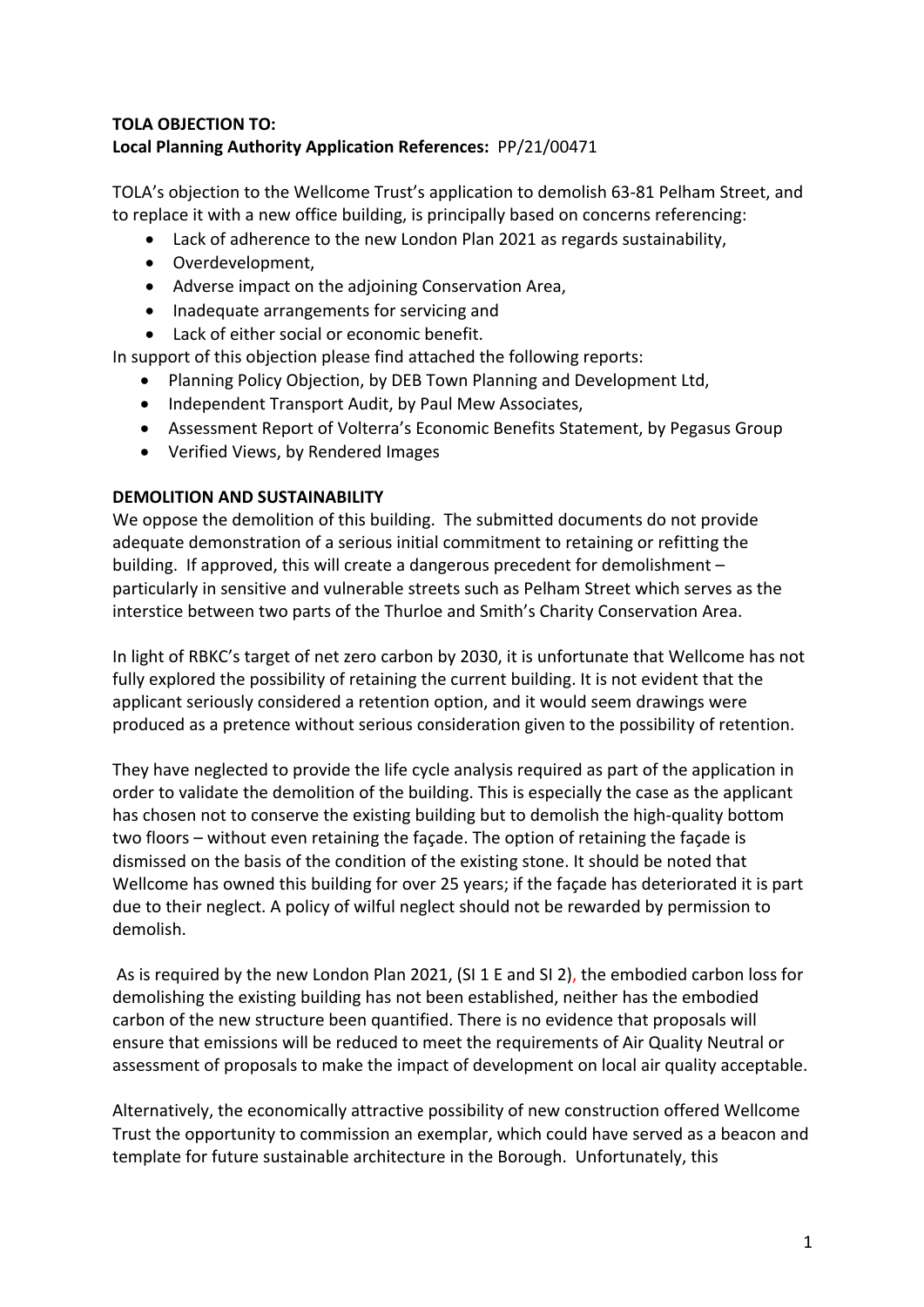opportunity has not been seized, and the resulting proposed building is not aspirational – at least not in terms of sustainability.

The principles of the Circular Economy as set out in the Circular Economy Statement (Policy SI 7) have not been addressed. Following these principles, new materials should be minimised, and waste and flexible use should be maximised. These principles have not been incorporated into the fabric of the design of this new building. SI 7 also requires that waste reduction is incorporated from project inception to completion, including modular build and re-use of secondary products and materials designed for longevity. The proposed pre-cast concrete building, with extensive glazing and unobscured windows – even when overlooking neighbours to the north and south - does not reflect those aspirations.

It is worth noting that despite concern expressed by many residents during the consultation period about the exposed western gable, the developer has not proposed any mitigation – such as creating a living green wall. No credible landscape strategy – while touted as being fundamental to the 'green' design in reference to terraces - exists. In stark comparison to the landscaping strategy for 40 Pelham Street, references to landscaping at 63-81 is unbinding and illusory, ungrounded in detail or commitment.

It is worth noting that the local Residents Associations approached more than 5 environmental/sustainability engineering/architecture firms in order to commission reports examining the applicant's submissions; not one of them was able to work 'in opposition' to The Wellcome Trust as each was conflicted. The question arises as to how broadly the Wellcome Trust diffused its instructions to relevant firms, and to what purpose. The monopolisation of specialist consultants has seriously undermined the Residents' Association's ability to retain professional criticism of the applicant's submissions, as they relate to sustainability.

We are generally supportive of the approach taken by Wellcome on 40 Pelham Street, where the architect has been largely responsive to residents and designed a green and sensitive refurbishment that is appropriate to the site, although there remains a significant issue with overlooking and loss of privacy. We object to the opposite approach having been taken for 63-81 Pelham Street, **where the site has been designed for maximum capacity rather than optimum capacity**, This is important in light of the new London Plan, which states in 3.3.1, '*The optimum capacity for a site does not mean the maximum capacity; it may be that a lower density development…..is the optimum development for the site".* 

### **OVERDEVELOPMENT**

**The proposed building is 116% larger than the existing one**. The GIA of the existing building is 5,271sqm, while the proposed scheme will measure 11,382sqm. It is in effect 3 storeys higher. The  $7<sup>th</sup>$  storey is 'plant', but at over 2 metres tall it reads as a  $7<sup>th</sup>$  storey.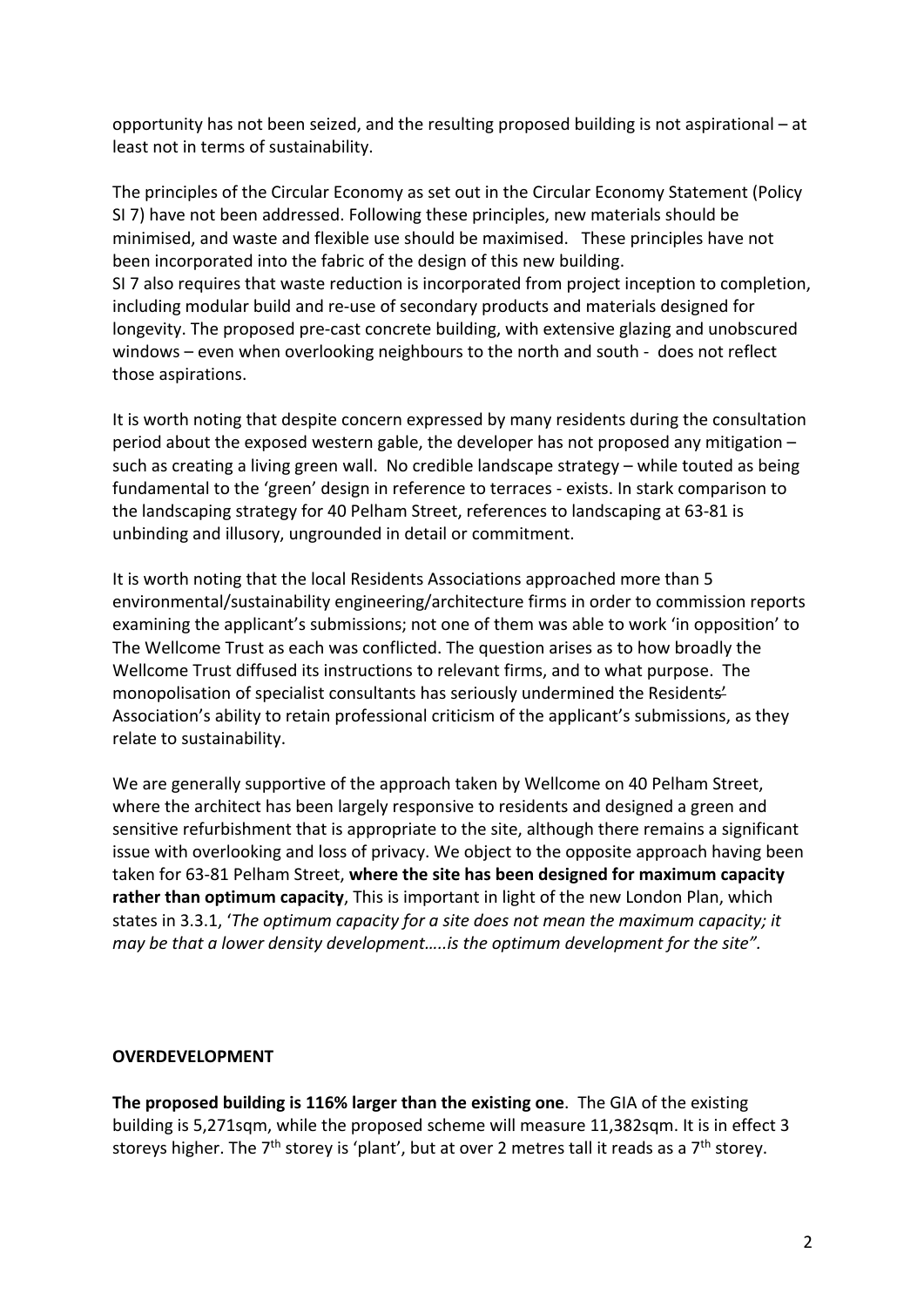There is no space provided at street level. The new building extends beyond the adjoining Georgian terraces to present a monolithic face to the street, crowding the narrow pavement, and exposing an unforgiving and bulky west gable to those traveling eastwards on Pelham Street.

### *Deliveries*

The existing building includes space for vehicular access, for deliveries, and rubbish collection within the footprint of the property. The proposed building provides none of those capacities, the developer clearly preferring to export any non-remunerative uses to the public realm. It is inappropriate to design a new building that does not accommodate obvious needs of servicing, deliveries and rubbish collection. The design does not put forward sustainable design that is responsive to the inherent requirements of the neighbourhood, as well as the building. This is an unacceptable infringement of the public realm for private commercial profit.

### *Mass*

Not only is the new building too large for the site, it is too large contextually. Protruding 18 metres above the adjoining Georgian terrace to the west, and one storey above Crompton Court to the east, it is an inappropriate, incongruous and uncomfortable addition. Neither does the building draw on the vocabulary of the adjoining conservation area which is primarily stucco, brick, and stone. The proposed 'palazzo' would consist of pre-cast concrete and excessive glazing.

We would like to highlight the absurdity of taking Crompton Court, a corner building fronting onto Brompton Road as a reference point for the height of the proposed new building. Quite clearly, Crompton Court sits at the corner with Brompton Road, providing a visual anchor for Pelham Street. It was never intended for the height of the corner building to be continued down the narrow street creating a scale to street ratio contravening Policy CR2.

As the attached planning report details, the proposed building is *"imposed onto, rather than integrated into the street scene*". This is contrary to numerous policies, such as CL1, CL2 (ii), CL2 (iii), CL11 and most starkly CL12 (1) which references the necessity to *"reflect the prevailing building heights within the context."*

## *OVERLOOKING*

The applicant has indicated that as the 18m distance is met, there is no obligation on their part to shield neighbouring residents from loss of privacy or from a sense of enclosure. The proposed office building is surrounded on 3 sides by much smaller homes which exacerbates the ability to look down from offices into neighbouring homes and gardens. On the fourth side, the proposed building would immediately border flats of Crompton Court. The verified views taken by Rendered Images demonstrate how incredibly intrusive these offices would be. The large windows – which are unobscured - offer unrestricted views into the gardens, living rooms and bedrooms of South Terrace, south side of Thurloe Square, and the Pelhams. The sense of enclosure, lack of privacy and degree of overlooking into west facing flats of Crompton Court would be especially harmful. It is puzzling why the applicant has not chosen to take advantage of any of the many techniques available that would allow light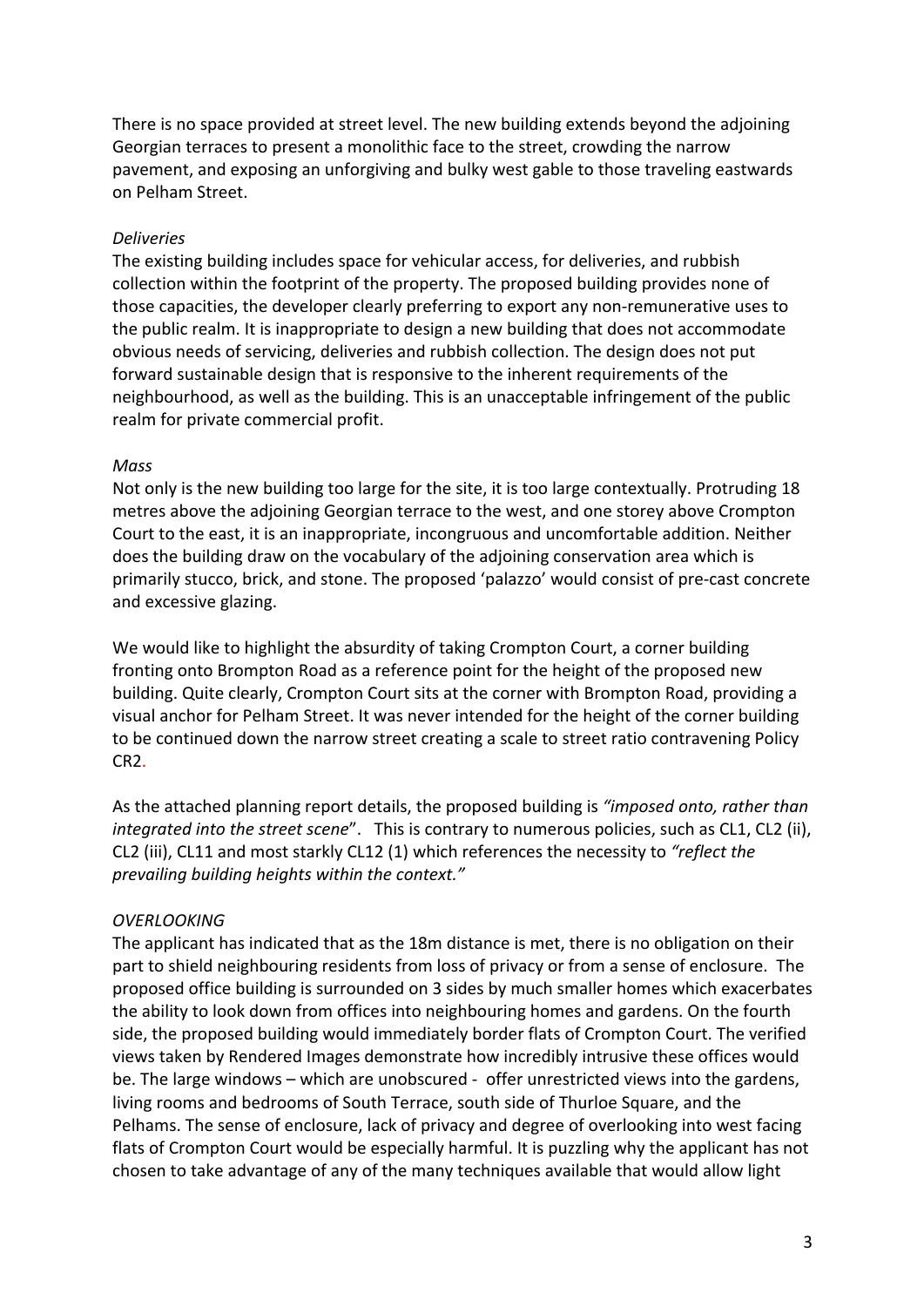into offices, without allowing such dramatic loss of privacy to neighbours. The overlooking which would be incurred by the proposed building contravenes many policies, among them Policy CV1 and CL5 of the RBKC Local Plan.

## **CONSERVATION AREA**

Much has been made by the developer of the site's location outside a Conservation Area. 63-81 Pelham Street is directly adjacent to a Grade II listed terrace, overlooking, to the south, the Pelhams which are Grade II, and Grade II\* listed, and, overlooking to the north, Thurloe Square and South Terrace which are Grade II listed. 63-81 Pelham is wedged into Thurloe and Smith's Charity Conservation Area. To divorce the site from its location, and to suggest the building would have no impact on the adjacent Conservation Area is disingenuous at best, and patently incorrect.

As the attached planning report by DEB expresses in greater depth, Policy CL1 (b) requires a development to *'respond to the local context'*. This building would replace the austere, restrained stone building of Sir Stanley Peach with a self-aggrandising pre-cast concrete and glass palazzo – complete with double height arches. The proposed building would overwhelm, rather than contribute to and enhance the adjacent Conservation Area, as is required by Policy HC1 (C) of the London Plan.

# **TRAFFIC**

The degree to which the proposed scheme is unsustainable, inappropriate and unsafe becomes apparent when delving into the potential impact of a building more than twice as large as the existing building, attracting approximately 700 plus more people per working day. As the Traffic and Waste report establishes, the applicant has significantly underestimated the amount of waste generated, the number of deliveries incurred, the amount of time each delivery is projected to take, the potential for conflict between buses and construction vehicles during construction, the likelihood of conflict between buses and delivery vehicles after construction, and safety issues for pedestrians (including school children and families) navigating crowded and unusually narrow pavements. The report is a damning indictment of contradictory, sloppy, and misleading information by the applicant to RBKC planners. It is equally concerned by the probable and predictable effects of the imposition of overdevelopment on a narrow, heavily used back street. These ramifications will not be felt only during construction, but will permanently impact South Kensington. The consequences of this proposed development will be the legacy of unmoderated and unrestrained over-development.

The impact of increased traffic is incorrectly and disingenuously assessed by the applicant, as the base line traffic analysis took place in the immediate run up to the Covid-19 lockdown, a time at which schools, restaurants, pubs, gyms, and movie theatres were shut down. It can be fairly surmised there would be less traffic in those circumstances. There is no date given for when the parking survey was made; but as the applicant states that the pay and display bays are not in heavy use, one can assume the survey was made at the same time--any resident or visitor knows that there is no excess of pay and display bays in South Kensington.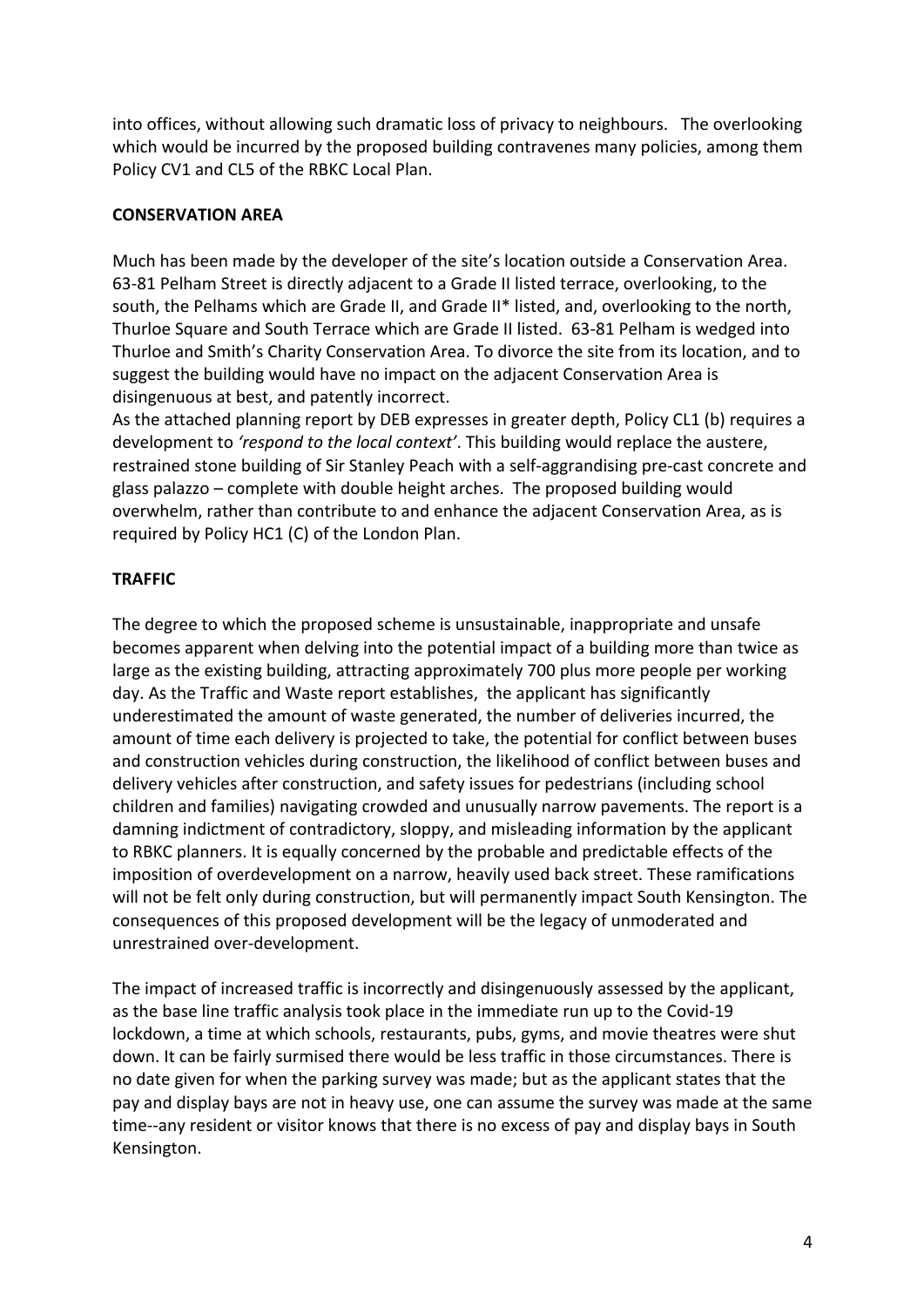The issue of pay-and-display is uniquely complicated in RBKC as there is no zoned residents' parking. This leads to a situation where residents from other parts of the Borough can drive to park in residents' bays which are near their preferred tube stop. Therefore, there is significant demand for residents' parking spaces, particularly in the vicinity of major tube stations such as South Kensington. As new housing no longer comes with residents' parking permits, residents of new-builds use pay and display bays when driving within the Borough. Finally, assuming that some of the visitors to 63-81 Pelham Street will drive, they will need a place to park, and potentially charge their EVs. The pay-and-display bays directly in front of the building would be a logical place for them to do so.

The number of servicing trips has been vastly understated by the applicant, as has the length of time each delivery will take. The precision with which such deliveries can be scheduled has been overestimated – to a somewhat ludicrous degree.

As has been noted in the Paul Mew report, the applicant's consultant selected TRICS sites which the RBKC planners have suggested were unapplicable to the site in question. Using applicable sites, the proposed development could be expected to generate 107 servicing trips per day. This compares to the applicant's significantly lower forecasts of 18 servicing trips per day.

### *SAFETY ISSUES*

Among the disquieting findings of the Paul Mews Traffic and Waste report is the observation that the applicant has not responded to problems raised in the Safety Audit which highlights the issue caused by the applicant proposing deliveries take place at loading bays which were previously pay and display bays. The Audit states: *"The northern footway is being widened to accommodate shared use parking / loading bays. However, the width of the carriageway at this point is being narrowed to 5.5m and there is a two-way local bus service with a frequency of every 12 minutes. Swept paths of buses were provided for assessment, where the margin for error is minimal, which could lead to vehicle incursion into shared use parking / loading bays, the opposing running lane or collisions with pedestrians on the southern footway.* 

*Large vehicle incursion into shared use parking / loading bays could lead to collisions with parked vehicles or vehicle to pedestrian collisions, whilst incursion into the opposing running lane could lead to side swipe collisions.* 

*It is recommended that the northern footway width should be reduced, allowing the carriageway width to be widened thereby increasing the margin of error for passing buses. "*

Pelham Street is widely accepted to be a narrow and busy street accommodating 2 bus lines as well as usual traffic. It is common for even small delivery vans to have to mount the pavement in order to allow passage of oncoming traffic. RBKC may find it worth focussing on safety issues which will be further compounded by workers arriving by bicycle – sharing the street with buses, cars, and delivery vans. As two buses are unable to pass each other, there is also no space for a cycle lane.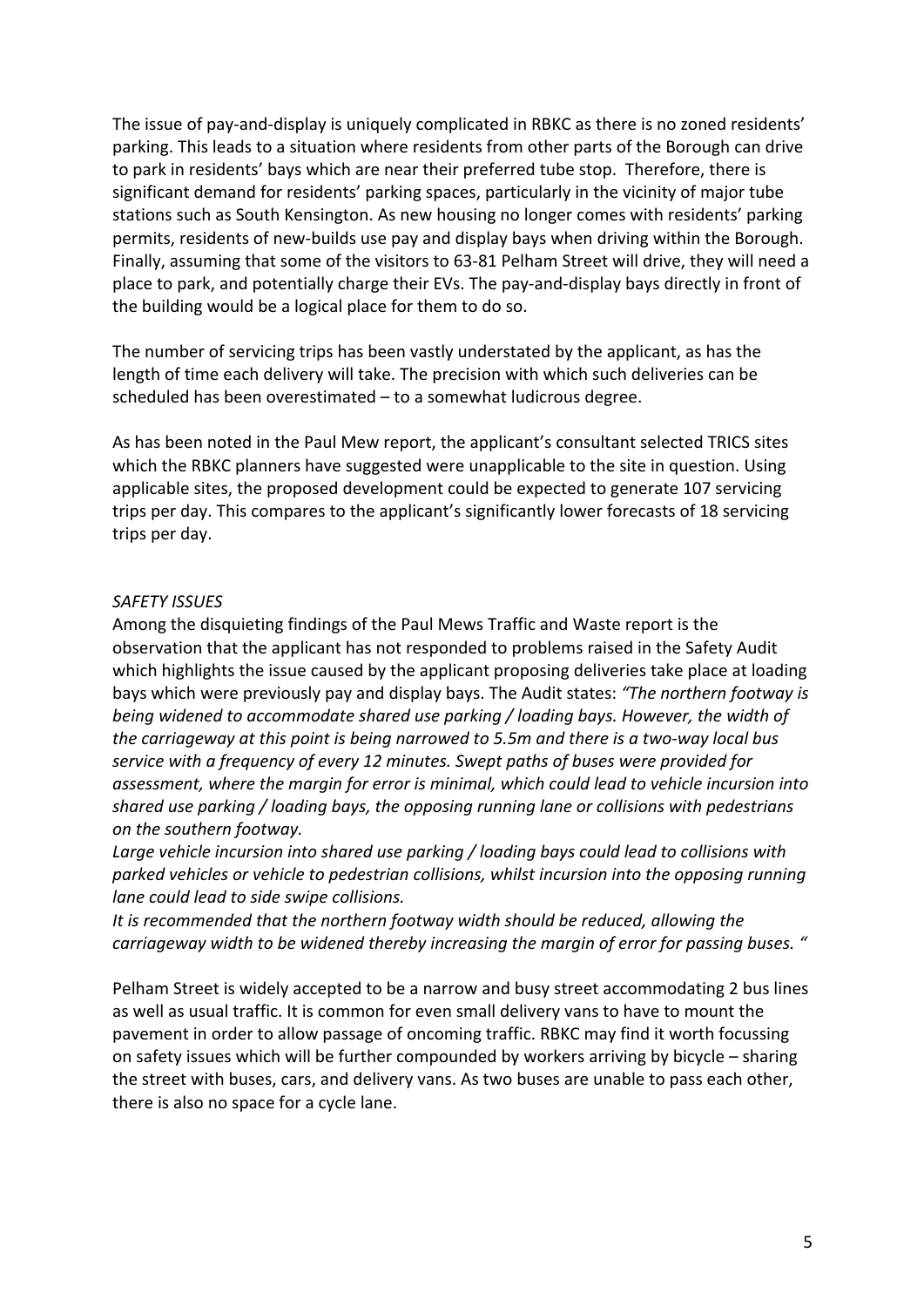It would be unthinkably irresponsible to disregard these legitimate safety concerns; the fundamental catalyst for concern is inappropriate overdevelopment of the site which must be addressed.

It is unclear to residents why the developer should relocate the delivery bays which are currently situated within the existing building, to pay-and-display bays which are forecast to create congestion, collisions, and pedestrian danger. It must be emphasised that Pelham Street is the main street used by school children and families on their way to and from homes south of the Fulham Road, and to and from the Marlborough Primary School on Sloane Avenue. The pavements (approximately 1.5 metres on the southern side) are even now congested with parents having to navigate the exceptionally narrow pavements.

As the applicant has stated, Pelham Street will not be closed during construction, but the northern pavement will be closed, with diversions to the footway on the south side of Pelham Street. It is problematic to imagine how all estimated 1,195 pedestrians (between 8am-9am) will manage to navigate a pavement 1.5 metres wide without stepping into a street which is already so narrow that 2 buses will not be able to pass each other simultaneously. The solid hoarding which will be erected along the northern boundary of the carriageway will further limit the ability of drivers to negotiate the available space.

No information is provided on how or where pedestrians will be diverted to the southern footway. Additionally, there has been no analysis from a road safety perspective.

Policy H2 seeks to '*enhance local context by delivering buildings that….minimise negative impacts on the environment, public realm and vulnerable road users"*

TOLA is concerned by the cumulative effects that increased traffic, increased deliveries, and increased pedestrian footfall will have on the constrained and inflexible space afforded by the street and pavements of Pelham Street. It is apparent to residents that the applicant has significantly underestimated the degree of increase, and the impact that increase will have on the well- being and safety of visitors and residents.

### **LACK of SOCIAL or ECONOMIC BENEFIT**

*GYM*

In pre-application meeting with residents, and in the application itself, the applicant frequently referred to the major social benefit supplied by the reinstated public gym  $-a$ popular amenity. Volterra, in its SEB report refers to *"the replacement"* of the Class D1 gym space. What is not mentioned, is that the 'replaced' gym will be reduced by over 60%, to 39% of its current floor space, from 2,095sqm to 824sqm.

This is odd, as presumably the number of people using the gym will skyrocket given the influx of office workers the building is predicted to attract. As TOLA's SEB consultant Pegasus suggests, it is questionable whether a gym so reduced is even viable. **Clearly a gym which is reduced by over 60% sqm, in a building increased by 116% sqm, represents a disbenefit.**

*DEMAND FOR OFFICE SPACE*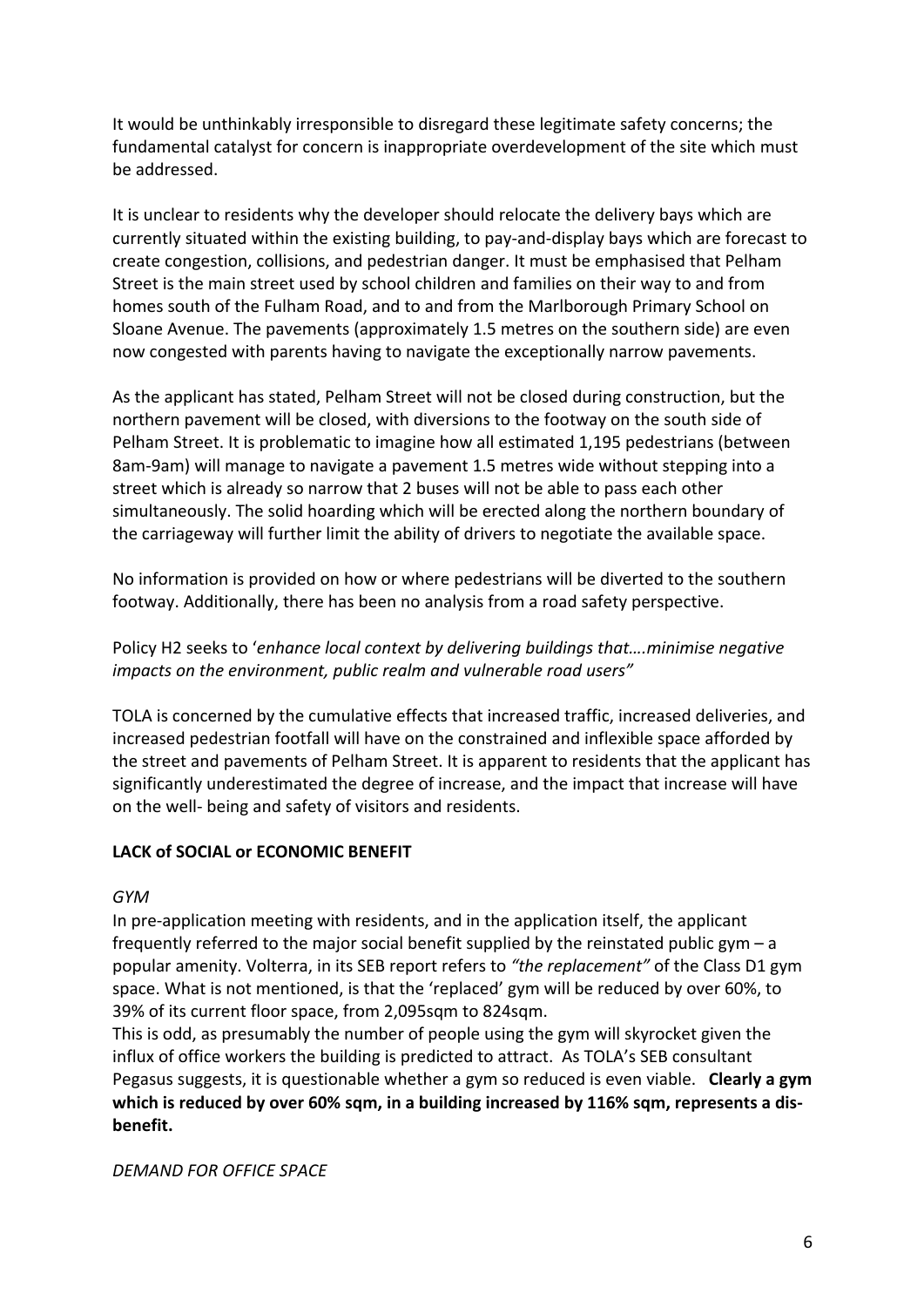The premise for this application is based on the presumption that there is a large and growing need for office space within RBKC. The need for office space is the excuse which the applicant uses to impose a monolithic building on the varied and low built streetscape, to export commercial activities such as deliveries to the public realm, to justify overlooking, to defend the undermining of public safety. The premise is baseless. It is not grounded in fact. There is no current or predicted need for office space such as that provided by 63-81 Pelham Street. Policies E1 and E2 of the London Plan note that the market is restructuring; the need for small offices is in short supply – not expensive open plan offices. *The Plan specifically references that RBKC is noted for its creative industries,not financial services*. It is highly unlikely the proposed scheme will provide the low-cost, flexible, small office spaces required by the creative industries.

Although Wellcome Trust is free to make its own assessments about office space, it is the responsibility of RBKC to determine whether the fulfilment of that fictional need should be imposed on the fabric of South Kensington.

The Pegasus report details *"the more nuanced reality of office-based employment…which shows growth has been far less than imagined, together with the reduction in office based employment among residents, together with changing trends in uses and requirements for office space, it is easy to see that the loss of office floorspace in the Borough is nothing more than a market response to a sustained period of reduced need."*

In addition, *"RBKC monitoring data … shows that in recent years planning permissions have exceeded completions. This is clear evidence that there is no issue of planning permissions preventing the development of office floorspace. This shows that permissions have been granted but development has often not gone ahead."* 

The existing building has plenty of capacity to offer low-cost flexible office space, of the type required in RBKC. Unfortunately, the office space which would be delivered by the scheme responds to the developer's ambition for the greatest possible financial return, rather than RBKC's objective of achieving sustainable growth which will strengthen the local economy.

## *EMPLOYMENT*

The applicant compares the number of employees working in the existing site, vs the number of employees who would potentially be employed were the scheme to be built. This is misleading, as the current building is very obviously underutilised. The Pegasus report details that contrary to the applicant's assumptions, the levels of displacement are high, and the number of increased FTEs is low.

In any case, it cannot be demonstrated that this kind of office space would attract employers, as evidence for an unmet need for large, expensive office space in the Borough doesn't exist.

### **LACK OF MEANINGFUL ENGAGEMENT**

It is with considerable regret that TOLA has felt it necessary to object in such strong terms to this application. The Wellcome Trust engaged Cascade Communications, a public relations firm, to be the interface between the residents and the applicant. It is TOLA's experience that although Cascade arranged and conducted multiple meetings among residents' associations, and the architects, and Wellcome, these meetings were window dressing and were arranged to check the 'community engagement' box. We were often told that our